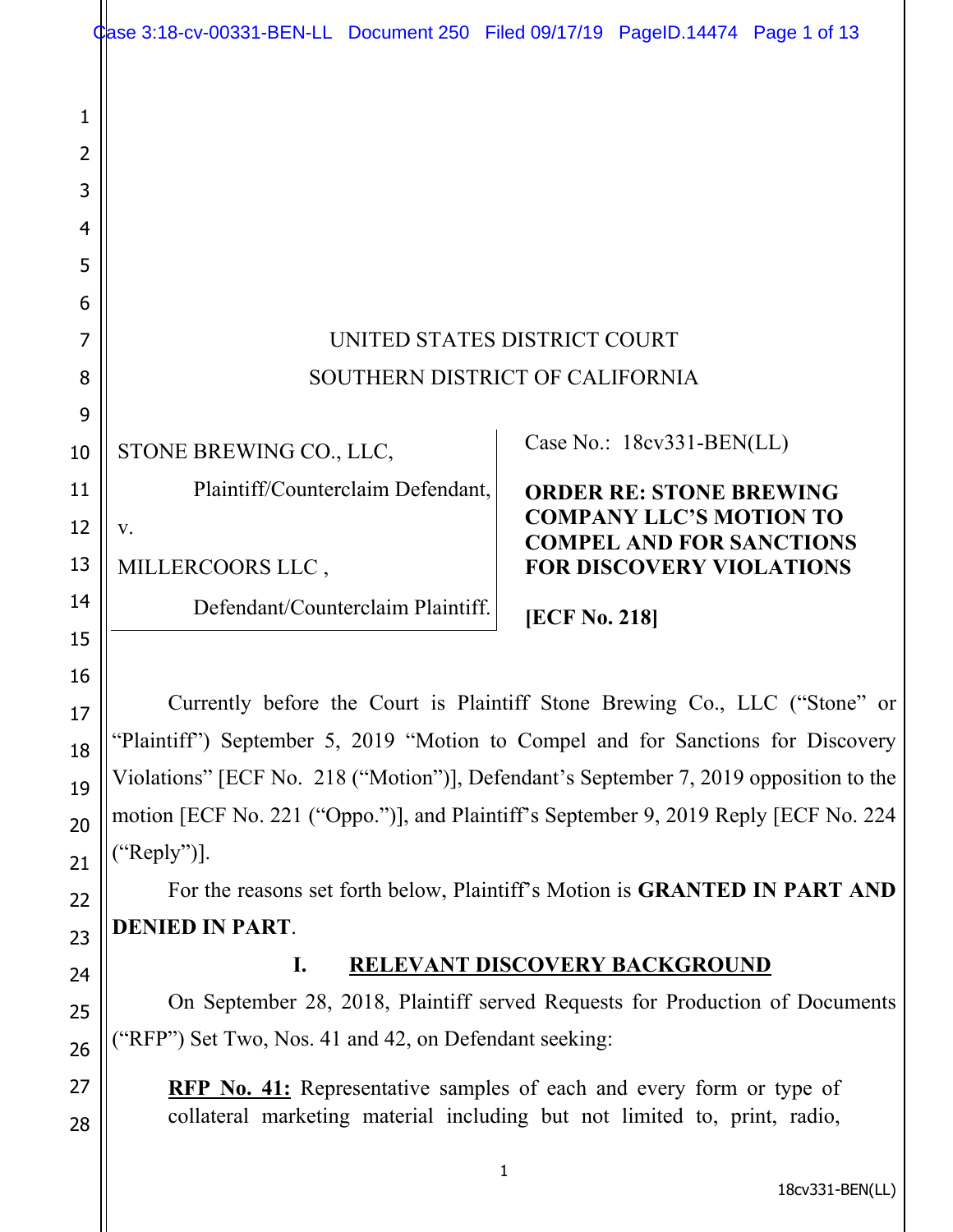television, brochures, catalogues, flyers, press releases, website pages, website banners, social media posts, in-store displays, point-of-sale promotional items, that has displayed or that will display the Keystone Products, including documents sufficient to show every manner of presentation of Your Keystone Products in each type of advertisement or promotional material from 1989 to Present.

**RFP No. 42:** Representative samples of each type of design for the can and outer packaging of Your Keystone Products from 1989 to Present.

Motion at 6; see also Exhibit 1 attached to the Motion at 8. Defendant responded to RFP No. 41 as follows:

**Response to RFP No. 41**: MillerCoors incorporates by reference the General Responses and Objections as if fully set forth herein. In addition to the foregoing General Responses and Objections, MillerCoors objects to the phrases "[r]epresentative samples of each and every form or type of collateral marketing material," "that has displayed or that will display the Keystone Products," and "documents sufficient to show every manner of representation of Your Keystone Products in each type of advertisement or promotional material" as vague, overbroad, unduly burdensome, not reasonably calculated to lead to the discovery of documents relevant to either party's claims or defenses, and not "proportional to the needs of the case, considering the importance of the issues at stake in the action, the amount in controversy, the parties' relative access to relevant information, the parties' resources, the importance of discovery in resolving the issues, and whether the burden of the proposed discovery outweighs its likely benefit." Fed. R. Civ. Proc. 26(b)(1). MillerCoors also objects that the Request seeks documents going back twenty-nine years. MillerCoors further objects that the Request seeks the production of documents in the possession of, or which is the property of, a third party. MillerCoors further objects to this Request to the extent it seeks information or documents that are publicly available.

Subject to and without waiver of these Specific Objections and its General Objections, MillerCoors directs Plaintiff to MillerCoors' Answer and Counterclaims, and to the Declaration of Ashley Selman, and the exhibits referenced therein. MillerCoors will produce additional responsive, nonprivileged documents, if any, capable of being identified and located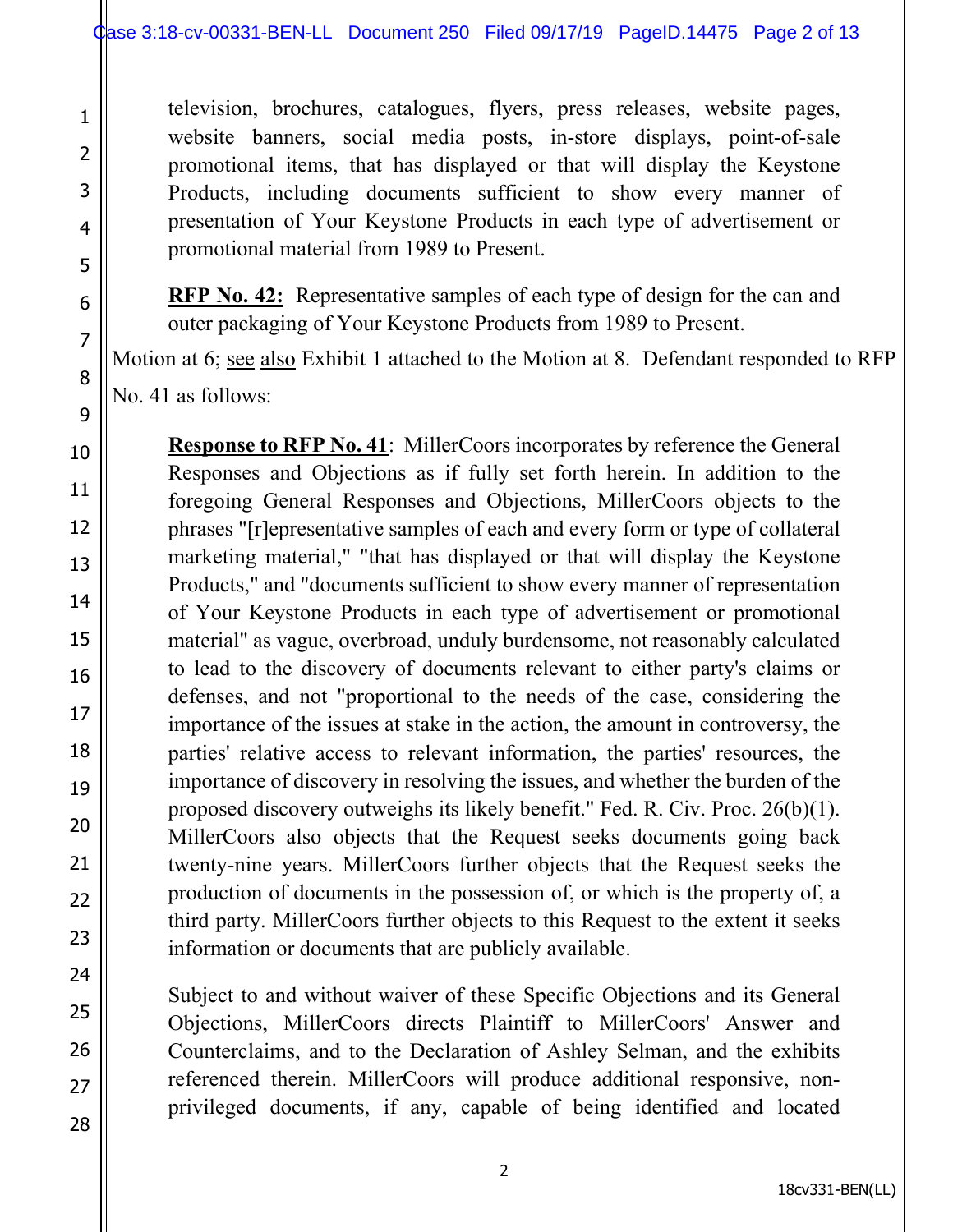following a reasonable search of relevant custodians and sources likely to contain such documents.

Motion at 6; see also Exhibit 2 attached to the Motion at 34-36. Defendant responded to RFP No. 42 as follows:

**Response to RFP No. 42**: MillerCoors incorporates by reference the General Responses and Objections as if fully set forth herein. In addition to the foregoing General Responses and Objections, MillerCoors objects to the phrase, "[r]epresentative samples of each type of design for the can and outer packaging of Your Keystone Products" as vague, overbroad, unduly burdensome, not reasonably calculated to lead to the discovery of documents relevant to either party's claims or defenses, and not "proportional to the needs of the case, considering the importance of the issues at stake in the action, the amount in controversy, the parties' relative access to relevant information, the parties' resources, the importance of the discovery in resolving the issues, and whether the burden or expense of the proposed discovery outweighs its likely benefit." Fed. R. Civ. Proc. 26(b)(1). MillerCoors also objects that the Request seeks documents going back twenty-nine years. MillerCoors further objects that the Request seeks the production of documents in the possession of, or which is the property of, a third party. MillerCoors further objects to this Request to the extent it seeks information or documents that are publicly available.

Subject to and without waiver of these Specific Objections and its General Objections, MillerCoors directs Plaintiff to MillerCoors' Answer and Counterclaims, and to the Declaration of Ashley Selman, and the exhibits referenced therein. MillerCoors will produce additional responsive, nonprivileged documents, if any, capable of being identified and located following a reasonable search of relevant custodians and sources likely to contain such documents.

## **II. PARTIES' POSITIONS**

## **A. Plaintiff's Position**

 Plaintiff argues that "MillerCoors has withheld critical evidence in violation of its discovery agreements." Mot. at 11. Specifically, Plaintiff argues that MillerCoors's "primary defense in this case is MillerCoors's claim to be the senior user of the Stone®

1

2

3

4

5

6

7

8

9

10

11

12

13

14

15

16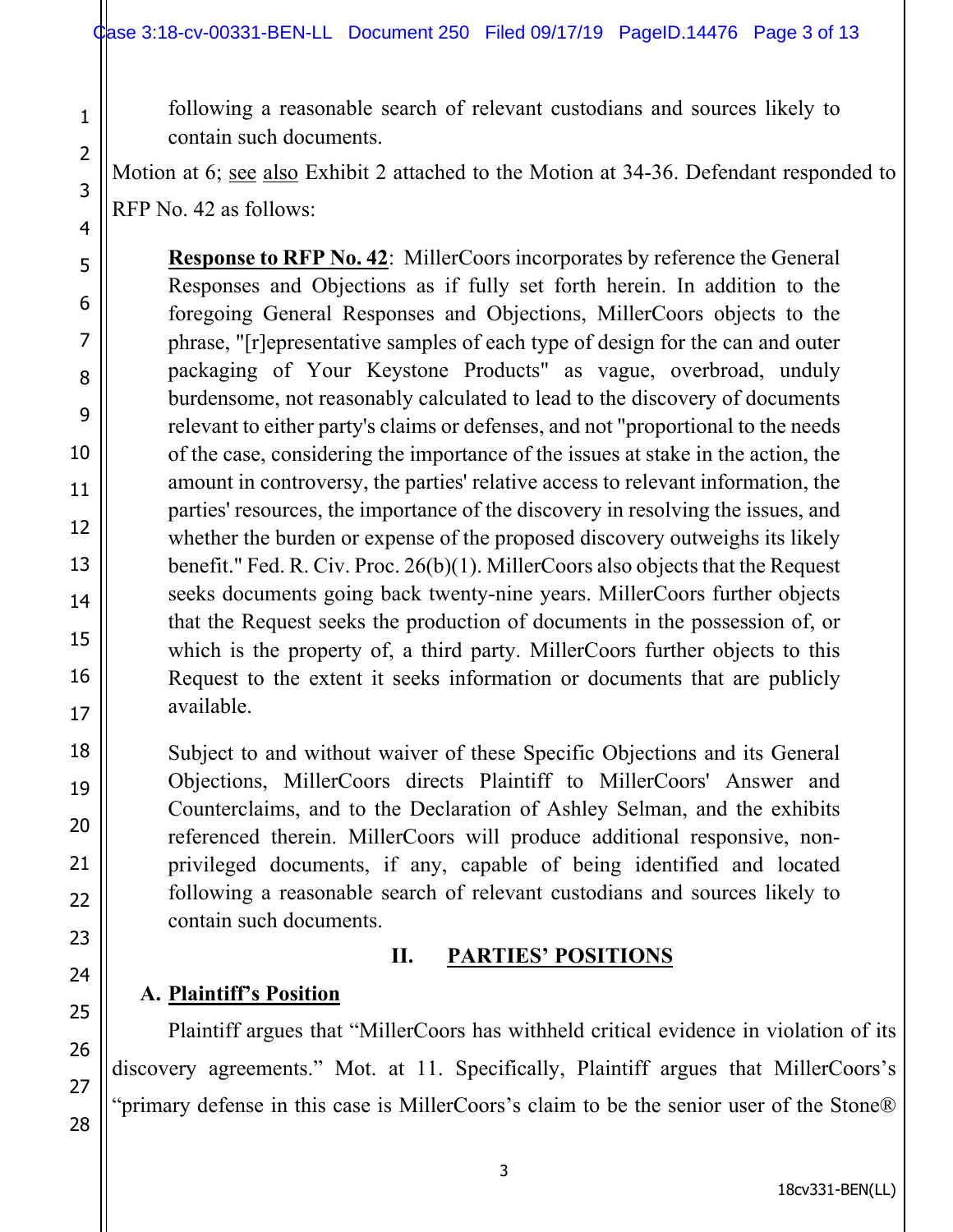1 2 3 4 5 6 7 8 9 10 11 12 13 14 15 mark." Id. Plaintiff states that "[i]n support of that defense, MillerCoors produced every scrap of Keystone historical material that it could find in which it used the terms Stone [or] Stones. . . ." Id. (internal citations omitted). However, Plaintiff argues that "as MillerCoors's archivist, 30(b)(6) witness and putative expert on historical usage, and key summary judgment declarant [Ms. Heidi Harris] admitted, MillerCoors has withheld the remainder of 'the historical packaging, packaging artwork, advertisements, or videos for Keystone' while producing 'only the items that have the word 'Stone' or 'Stones.'" Id. (citing Exhibit 3 attached to the Motion, Harris  $30(b)(6)$  Tr. at  $12:16-20$ ;  $13:18-14:5$ ; see also id. at 81:0-82:1). Plaintiff summarizes the history of its attempts to meet and confer with Defendant including Plaintiff's request for "a complete production of historical Keystone materials in accordance with the plain language of RFPs 41 and 42, rather than the selective production of materials bearing the words Stone [or] Stones." Id. at 7 (internal citation omitted). Plaintiff acknowledges that on July 3, 2019, MillerCoors produced eighty documents, but states that "MillerCoors still had not made a full production of its historical materials, instead withholding those that do not refer to Stone or Stones." Mot. at 8.

Plaintiff states that the deficiencies in Defendant's production were confirmed at Ms. Harris's expert deposition and in conversations between counsel. Id. (citing Ex. 5, Harris Expert Tr. at 70:5-21). Specifically, Plaintiff states that during her deposition on July 25, 2019, Ms. Harris "confirmed that she had not collected 'all of the Keystone material that [she] came across in the archives that did not use the word 'Stone' or 'Stones'' and that she 'couldn't give [] an exact number' but that it was on the order of 'a few-a hundred or so.'" Mot. at 9 (citing Ex. 5, Harris Expert Tr. at 67:3-70:21; see also id. at 104:21-105:15). Plaintiff states that after Ms. Harris's deposition, MillerCoors produced "images of two withheld items that Ms. Harris referred to by name at her deposition – but continues to withhold the rest." Mot. at 10.

16

17

18

19

20

21

22

23

24

25

26 27 28 In sum, Plaintiff states that to date, Defendant has "continued to refuse to produce images of the full range of historical marketing materials, claiming that it had already satisfied its obligations under RFPs 41 and 42 by producing cherrypicked selection of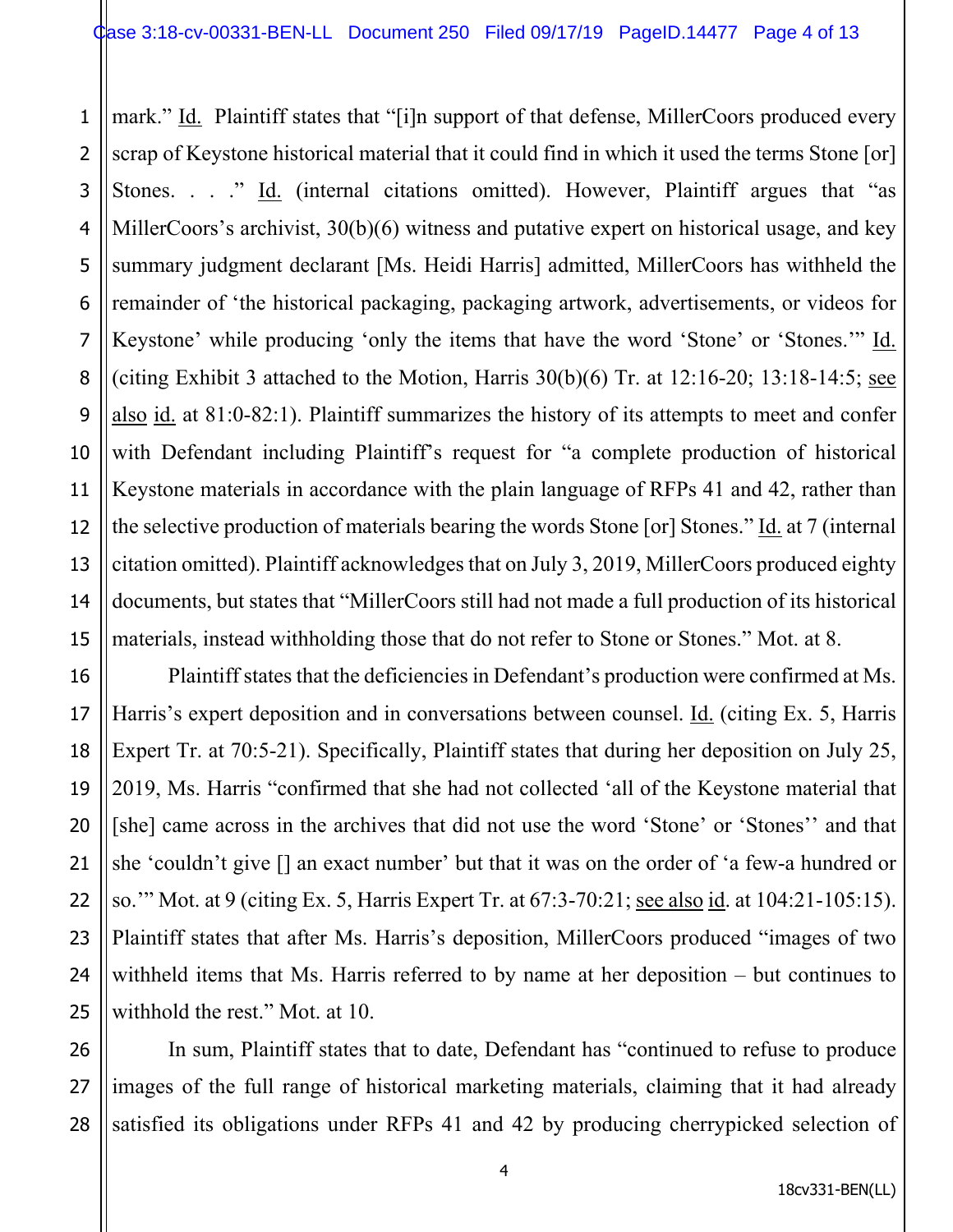1 2 Keystone materials." Id. at 9 (citing Ex. 7 attached to the Motion at 2-5). Plaintiff argues that the "missing material [including an on-site inspection of the MillerCoors's archive] is critically relevant to MillerCoors's claim to be the senior user of the Stone® mark." Id. at 11. Plaintiff further argues that the requests at issue "clearly sought one example of each different version of Keystone marketing material, advertising, and packaging released by MillerCoors so that Stone could assess the consistency and breadth of MillerCoors's purported usage of Stone and Stones." Id. at 12.

 Plaintiff seeks that the Court order the following: (1) "a full production of historical Keystone materials encompassing the full universe of marketing, packaging, and advertising, not just those that refer to Stone or Stones;" (2) "an on-site inspection of the historical items in their locations in the Coors archive as MillerCoors appeared to have agreed . . . .;" and (3) an additional deposition "of Ms. Harris after all historical materials have been produced" so that "Stone [is able] to ask questions about the dates, content, and history of this new material." Mot. at 13-15. Plaintiff seeks "alternatively" for the Court to sanction MillerCoors by barring it from putting into evidence its supposed historical use of Stone or Stones in Keystone advertising and marketing materials." Id. at 15. Finally, Plaintiff seeks that "[a]t a minimum, MillerCoors should be required to pay for the cost of this motion, the Parties' meet-and-confer efforts, and the re-deposition of Ms. Harris." Id. at 18.

## **B. Defendant's Position**

Defendant argues that "MillerCoors responded fully to the discovery requests that Stone Brewing *actually* served, as opposed to the requests that Stone Brewing now wishes it had served." Oppo. at 4 (emphasis in original). Defendant further argues that Stone Brewing never requested and is not entitled to an inspection of the entire Coors Archive. Id. Specifically, Defendant argues that the term "representative samples" as used in the Plaintiff's RFP Nos. 41 and 42 is "vague and overbroad." Id. at 6. Defendant states that it objected to these requests in the responses served, and only agreed to produce "'additional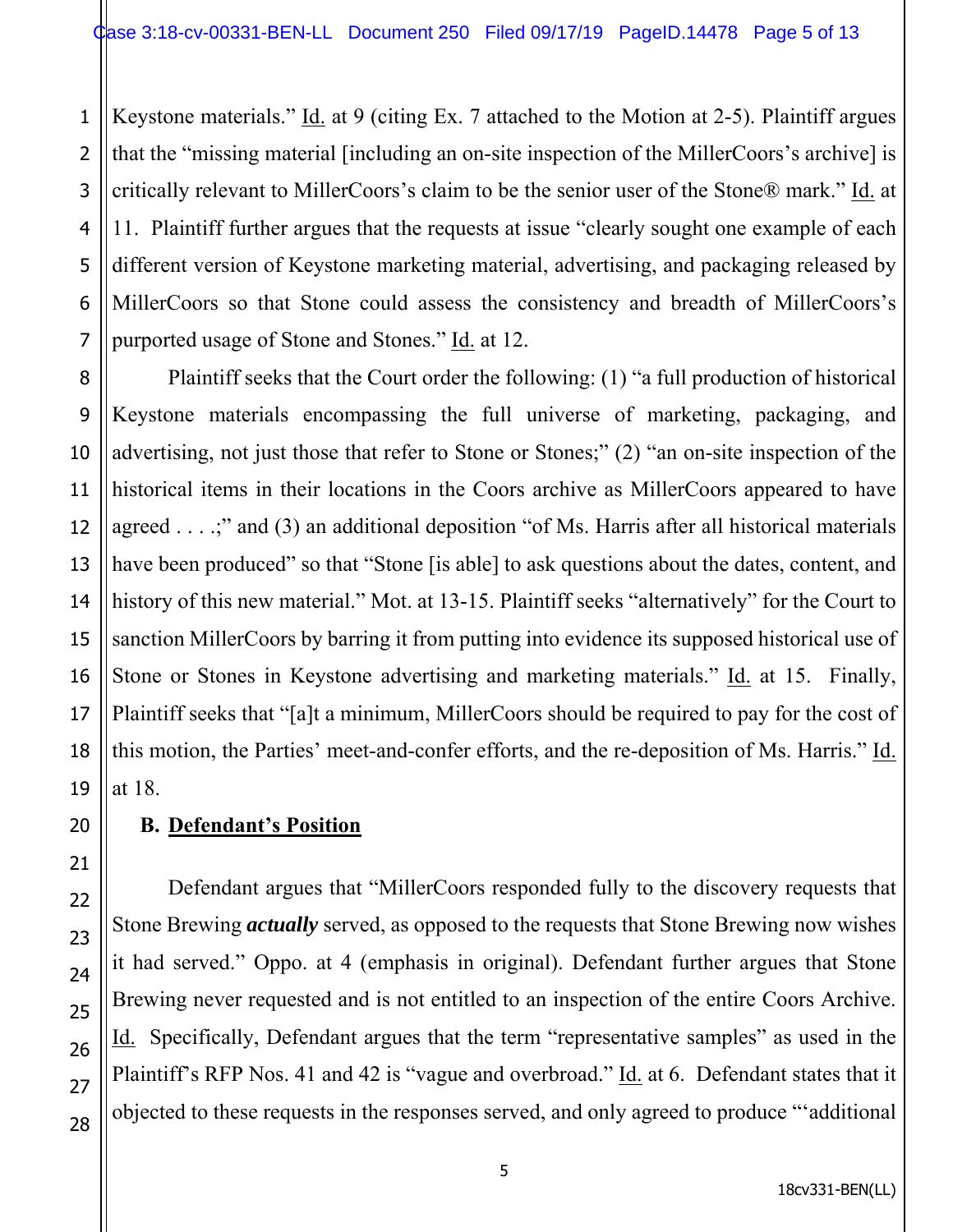1 2 3 4 5 6 7 8 9 10 11 12 13 14 15 16 responsive, non-privileged documents, if any, capable of being identified and located following a reasonable search of relevant custodians and sources likely to contain such documents.'" Id. Defendant further argues that in response to RFP Nos. 41 and 42, it has "produced hundreds of examples of advertisements and packaging for each year available since Keystone's inception and documents from its internal marketing database for Keystone (which contains advertising materials going back to 2010)." Id. at 7. Defendant represents that contrary to Plaintiff's arguments, that "[t]hese materials include numerous examples of Keystone advertising that both do and do not refer to STONE or STONES." Id. Defendant further argues that "MillerCoors searched for and produced historical Keystone items [] from the Coors Archives, a physical repository for historical materials relating to all of the legacy Coors brands located in Golden, Colorado." Id. In sum, Defendant argues that "MillerCoors [has] produced many historical Keystone materials that did not use STONE or STONES," and accordingly, that "MillerCoors thus fully complied with its agreement to produce 'additional' *'[r]epresentative samples'* of Keystone marketing/advertising materials and packaging dating back to 1989 (including numerous samples that did not refer to STONE or STONES)." Id. (emphasis in original).

Defendant also summarizes the history of its attempts to meet and confer with Plaintiff including that in response to Plaintiff's June 4, 2019 email, Defendant agreed to produce "'additional representative marketing, advertising, and promotional materials for the Keystone brand"" . . . "as called for in RFP No. 41." Id. at 8. However, Defendant states that it never agreed to produce all historical Keystone marketing materials. Id. In connection with Plaintiff's request to inspect the Coors' archive, Defendant argues that it never offered an inspection of the archives, but rather offered "'to make *them*<sup>1</sup> [referring to the items that were the subject of the questioning] available for inspection.'" Id. at 9 (emphasis in original). Finally, in connection with Ms. Harris' deposition testimony,

17

18

19

20

21

22

23

24

25

26

<sup>27</sup> 28 <sup>1</sup> Specifically, MillerCoors states that the offer was to "'make *physical articles* responsive to [Interrogatory Nos. 7, 14, and 22] available for inspection'—i.e., *the articles that use STONE and STONES*." Oppo. at 9 (emphasis in original).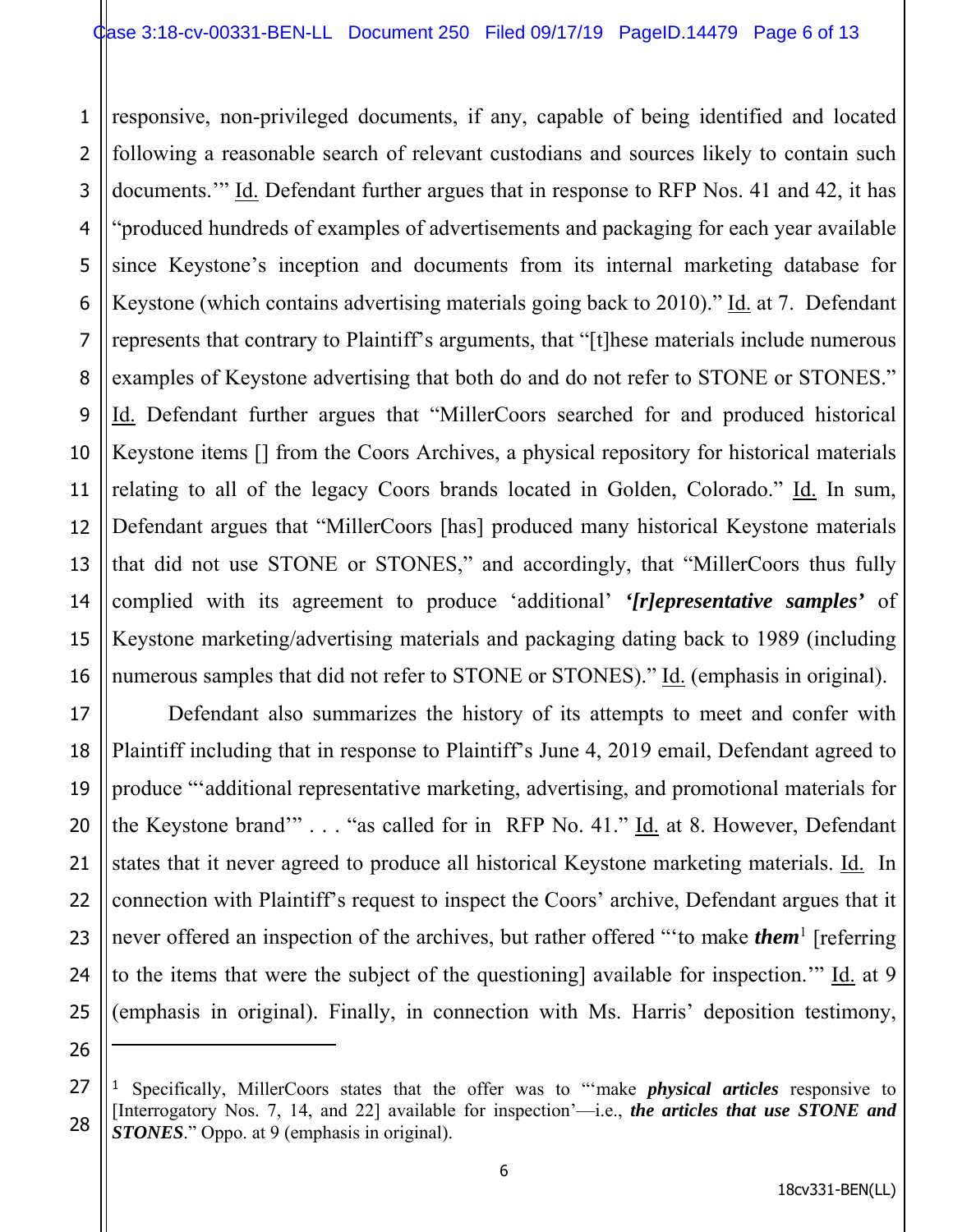1 2 3 Defendant argues that Stone mischaracterizes the testimony and that it is Defendant's position that "Ms. Harris testified that she provided Keystone historical materials from the archives for production both with and without STONE or STONES." Id. at 10.

Defendant argues that Plaintiff's Motion should be denied for the following reasons: (1) it is untimely; (2) Defendant has complied with Plaintiff's discovery requests as they never requested "all historical marketing materials for Keystone dating back to 1989;" (3) Plaintiff is not entitled to an inspection of the Coors Archive (nor a third deposition of Ms. Harris) because Plaintiff never served a request to inspect either the archives or any of the items in the archives; and (4) there is no basis to impose sanctions on MillerCoors because there has no violation of a court order regarding the discovery in question. Id. at 11-18.

11

4

5

#### **III. LEGAL STANDARD**

The scope of discovery under the Federal Rules of Civil Procedure is defined as follows:

Parties may obtain discovery regarding any nonprivileged matter that is relevant to any party's claim or defense and proportional to the needs of the case, considering the importance of the issues at stake in the action, the amount in controversy, the parties' relative access to relevant information, the parties' resources, the importance of the discovery in resolving the issues, and whether the burden or expense of the proposed discovery outweighs its likely benefit. Information within this scope of discovery need not be admissible in evidence to be discoverable.

Fed. R. Civ. P. 26(b)(1).

District courts have broad discretion to determine relevancy for discovery purposes. See Hallett v. Morgan, 296 F.3d 732, 751 (9th Cir. 2002). District courts also have broad discretion to limit discovery to prevent its abuse. See Fed. R. Civ. P. 26(b)(2) (instructing that courts must limit discovery where the party seeking the discovery "has had ample opportunity to obtain the information by discovery in the action" or where the proposed discovery is "unreasonably cumulative or duplicative," "obtain[able] from some other source that is more convenient, less burdensome, or less expensive," or where it "is outside

27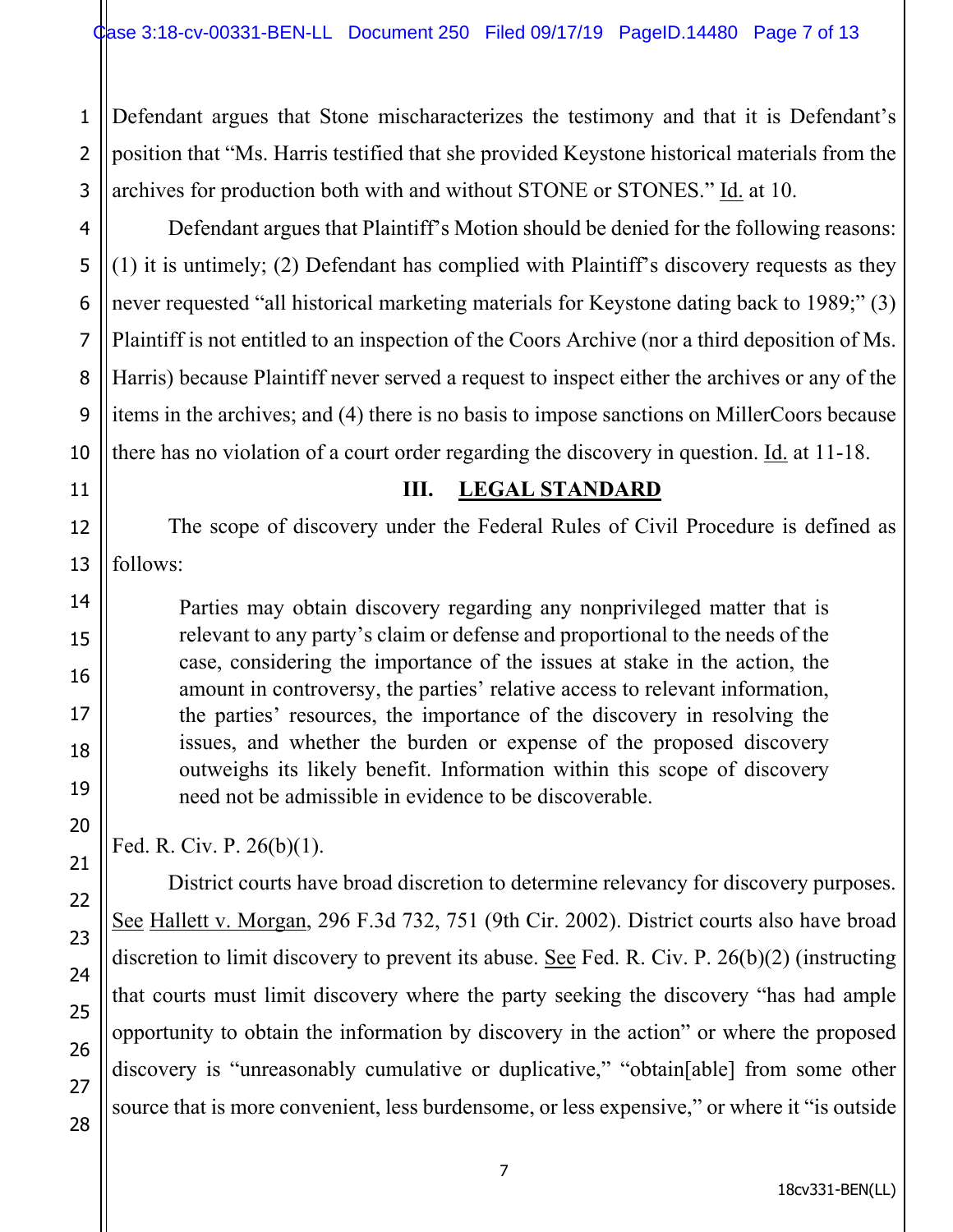1 the scope permitted by Rule  $26(b)(1)$ ").

2

3

4

5

6

7

8

9

10

11

12

13

14

15

16

17

18

19

20

21

22

23

24

25

26

A party may request the production of any document within the scope of Rule 26(b). Fed. R. Civ. P. 34(a). "For each item or category, the response must either state that inspection and related activities will be permitted as requested or state with specificity the grounds for objecting to the request, including the reasons. The responding party may state that it will produce copies of documents or of electronically stored information instead of permitting inspection." Id. at  $34(b)(2)(B)$ . Additionally, "[a]n objection must state whether any responsive materials are being withheld on the basis of that objection." Id. at  $34(b)(2)(C)$ . The responding party is responsible for all items in "the responding party's possession, custody, or control." Id. at  $34(a)(1)$ .

Pursuant to Federal Rule of Civil Procedure 37, "a party may move for an order compelling disclosure of discovery." Fed. R. Civ. P. 37(a)(1). The party seeking to compel discovery has the burden of establishing that its request satisfies the relevance requirement of Rule 26. Soto v. City of Concord, 162 F.R.D. 603, 610 (N.D. Cal. 1995). Thereafter, the party opposing discovery has the burden of showing that the discovery should be prohibited, and the burden of "clarifying, explaining and supporting its objections." DIRECTV, Inc. v. Trone, 209 F.R.D. 455, 458 (C.D. Cal. 2002) (citing Blankenship v. Hearst Corp., 519 F.2d 418, 429 (9th Cir. 1975)).

If a motion to compel discovery is granted, or if the disclosure or requested discovery is provided after the motion was filed, Rule  $37(a)(5)(A)$  requires a court to order the "party" or deponent whose conduct necessitated the motion, the party or attorney advising that conduct, or both to pay the movant's reasonable expenses incurred in making the motion, including attorney's fees" unless the movant failed to meet and confer, the objection was substantially justified, or other circumstances militate against awarding expenses. If the motion is granted in part and denied in part, the court "may, after giving an opportunity to be heard, apportion the reasonable expenses for the motion." Fed. R. Civ. P.  $37(a)(5)(C)$ .

27 28 If a party fails to obey a court order requiring discovery responses, the court may issue "further just orders" including: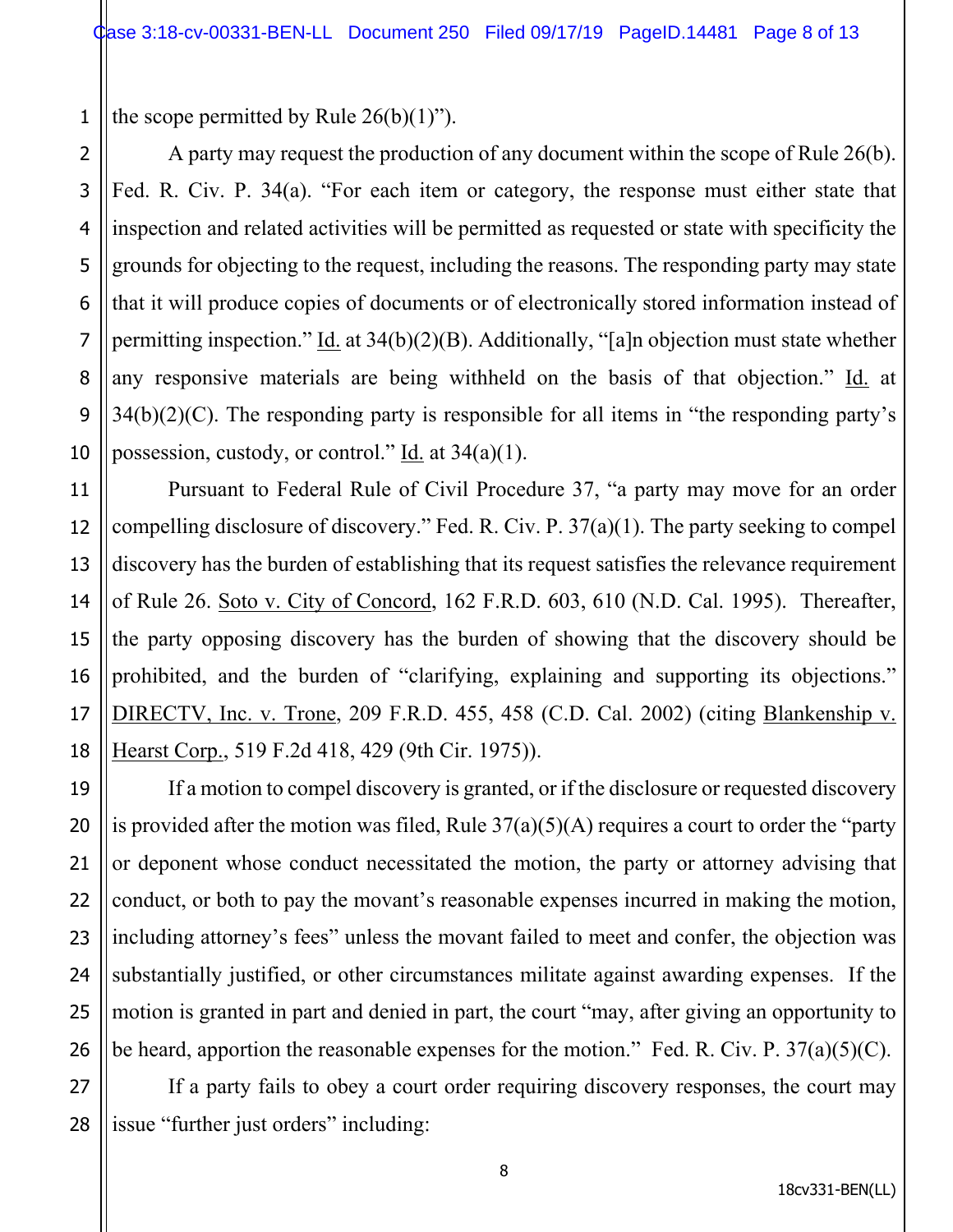(i) directing that the matters embraced in the order or other designated facts be taken as established for purposes of the action, as the prevailing party claims; (ii) prohibiting the disobedient party from supporting or opposing designated claims or defenses, or from introducing designated matters in evidence; (iii) striking pleadings in whole or in part; (iv) staying further proceedings until the order is obeyed; (v) dismissing the action or proceeding in whole or in part; (vi) rendering a default judgment against the disobedient party; or (vii) treating as contempt of court the failure to obey any order except an order to submit to a physical or mental examination.

Fed. R. Civ. P. 37(b)(2)(A)(i-vii). "Instead of or in addition to the orders above, the court must order the disobedient party . . . to pay the reasonable expenses, including attorney's fees, caused by the failure, unless the failure was substantially justified or other circumstances make an award of expenses unjust." Fed. R. Civ. P. 37(b)(2)(C). Furthermore, the court may order sanctions if a party "fails, after being served with proper notice, to appear for that person's deposition." Fed. R. Civ. P.  $37(d)(1)(A)(i)$ . Sanctions may include any of the orders listed in Rule  $37(b)(2)(A)(i)-(vii)$  and "instead of or in addition to these sanctions, the court must require the party failing to act . . . to pay the reasonable expenses, including attorney's fees, caused by the failure, unless the failure was substantially justified or other circumstances make an award of expenses unjust." Fed. R. Civ. P. 37(d)(3).

## **IV. DISCUSSION**

# **A. Defendant's Timeliness Objection**

As an initial matter, Defendant's objections on the basis of timeliness are overruled. As Plaintiff contends in the Reply, "the withholding of responsive documents was only revealed at the expert deposition of Ms. Harris." Reply at 6. Plaintiff states that they "received the final transcript for that deposition on August 6, 2019, and timely sought relief from the Court less than thirty  $(30)$  days thereafter." Id. The Court agrees. The parties called Judge Lopez's Chambers on September 4, 2019 to discuss the discovery dispute, and the Court issued an expedited briefing schedule for the issue raised by Plaintiff. See ECF No. 215.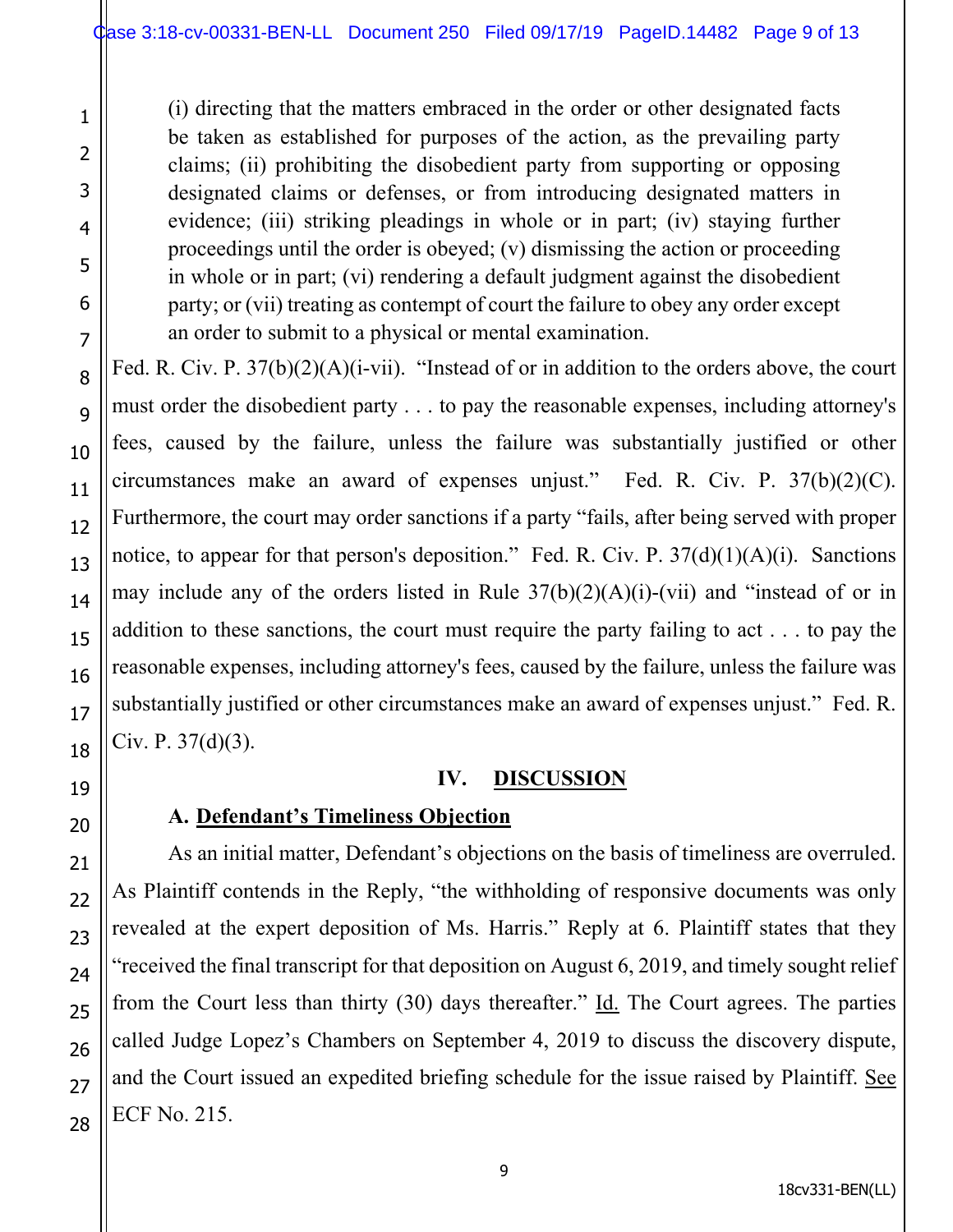3

4

5

6

7

8

9

10

11

12

13

14

#### **B. Plaintiff's Request for a "Full Production of Historical Keystone Materials"**

The Court finds Defendant's arguments in connection with Plaintiff's Motion to Compel further responses to RFP Nos. 41 and 42 to be without merit. First, the Court does not find the objected terms to be vague and ambiguous or overbroad and burdensome. RFP No. 41 clearly seeks examples of "each and every" version or form of Keystone marketing materials, including 'every manner of presentation of [the] Keystone products.'" Exhibit 1 attached to the Motion at 8. Similarly, RFP No. 42 clearly seeks examples of "each type of design for the can and outer packaging of [the] Keystone Products from 1989 to Present." Id. Second, notwithstanding Defendant's objections, Defendant did note state that any responsive materials are being withheld on the basis of the stated objection. See Fed. R. Civ. P. at 34(b)(2)(C). Indeed, Defendant stated that it would produce "additional, responsive, non-privileged documents, if any, capable of being identified and located following a reasonable search of relevant custodians and sources likely to contain such documents." Id.

15 16 17 18 19 20 21 22 23 24 25 26 27 28 Defendant's claim that it has "fully complied with its agreement to produce 'additional' 'representative samples' of Keystone marketing/advertising materials and packaging dating back to 1989 (including numerous samples that did not refer to STONE or STONES)" is without merit. Id. at 7. First, Defendant's interpretation of the text of RFP Nos. 41 and 42 is incorrect for the reasons set forth in the preceding paragraph. Also, even if Defendant's interpretation of the text of the requests was correct, it is not clear to the Court how Defendant selected which "representative samples" to produce. Defendant cannot cherry pick which documents to produce, without any rhyme or reason about how it selected the claimed "representative samples." Additionally, the deposition testimony of Ms. Harris' deposition establishes that there are approximately one hundred (100) outstanding Keystone documents in the Coors archive that do not use the terms "Stone" or "Stones" that have not been produced. See Exhibit 5 attached to the Motion, Harris Expert Tr. at 67:3-70:21 (Ms. Harris confirmed that she had not collected "all of the Keystone material that [she] came across in the archives that did not use the word 'Stone' or 'Stones'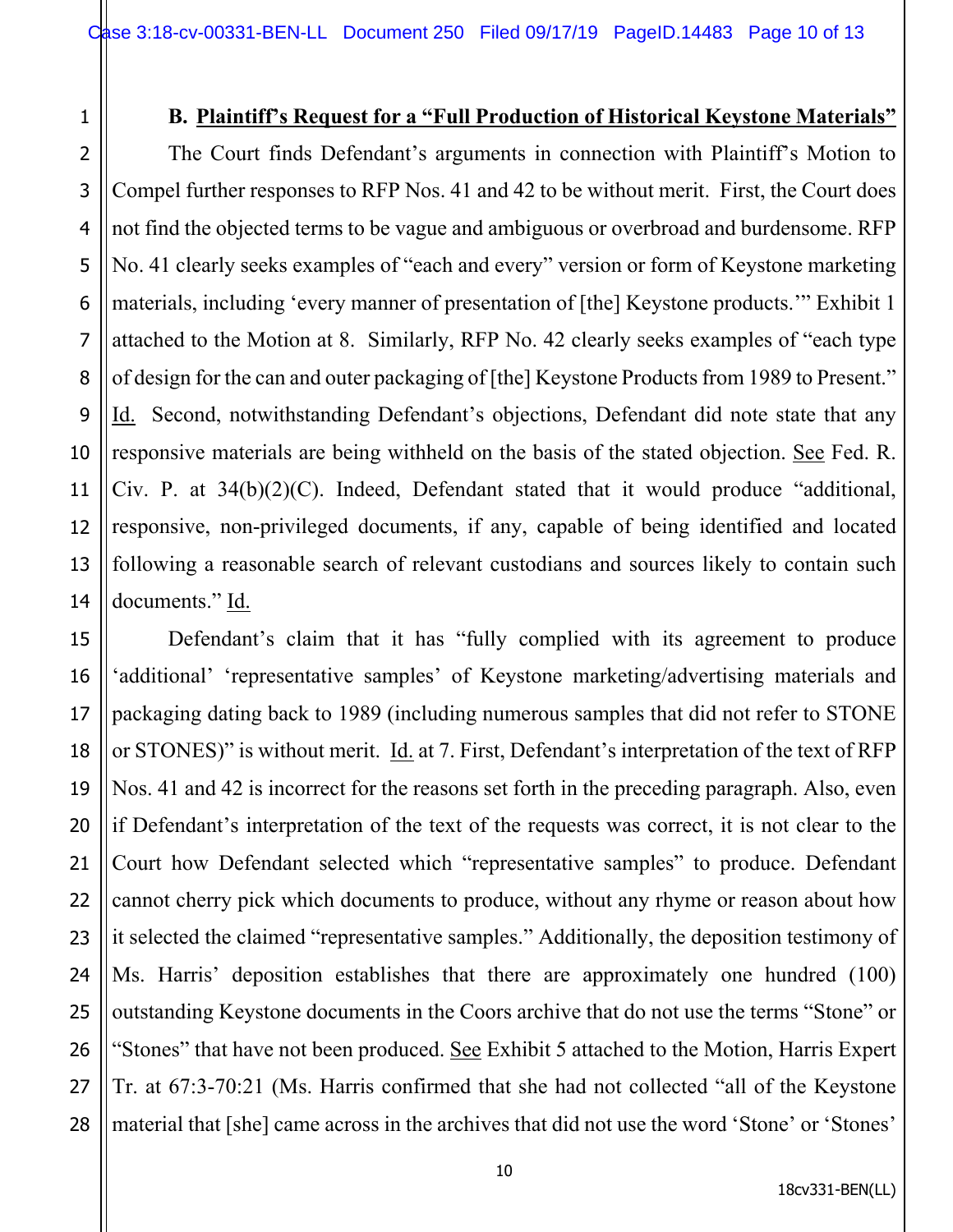1 and that she "couldn't give  $\lceil \rceil$  an exact number' but that it was estimated at "a few – a hundred or so").

Accordingly, the Court **GRANTS** Plaintiff's Motion to Compel a full production of historical Keystone materials in response to RFP Nos. 41 and 42. Defendant is **ORDERED** to produce those documents on or before **September 20, 2019**.

## **C. Plaintiff's Request for an "On-Site Inspection of the Historical Items in their Locations in the Coors Archive"**

The Court finds that Plaintiff's request for "an on-site inspection of the historical items in their locations in the Coors archive as MillerCoors appeared to have agreed . . . ." is unfounded. Mot. at 14. Plaintiff argues that "MillerCoors had agreed to an on-site inspection 'in the archives[,]'" but then "MillerCoors unilaterally changed its tune and offered a partial inspection of only the already-produced material in a conference room at WilmerHale's Denver office – something that is essentially useless." Id. Plaintiff argues that Ms. Harris's designation as an expert witness makes an inspection even more critical because "the physical arrangement of the materials in the archive was important to her opinions about the dates of the historical items at issue." Id. Defendant opposes Plaintiff's request noting that "MillerCoors had not offered an inspection of the Coors Archives at Ms. Harris's May 29 deposition (or at any other time)." Oppo. at 9. Instead, Defendant states that MillerCoors offered to "'make physical articles responsive to [Interrogatory Nos. 7, 14, and 22] available for inspection'" – *i.e*, *the articles that use STONE and STONES*." Id. (emphasis in original).

It appears that Plaintiff misunderstood MillerCoors's offer to make physical articles responsive to Interrogatory Nos. 7, 14, and 22 available for inspection as an offer for an on-site inspection of the historical items in their locations in the Coors archive. In fact, Plaintiff concedes in its Motion that MillerCoors only "*appeared* to have agreed" to an onsite inspection of the historical items in their locations in the Coors archive. Mot. at 14 (emphasis added). Plaintiff's argument that it is entitled to "access to the archive itself and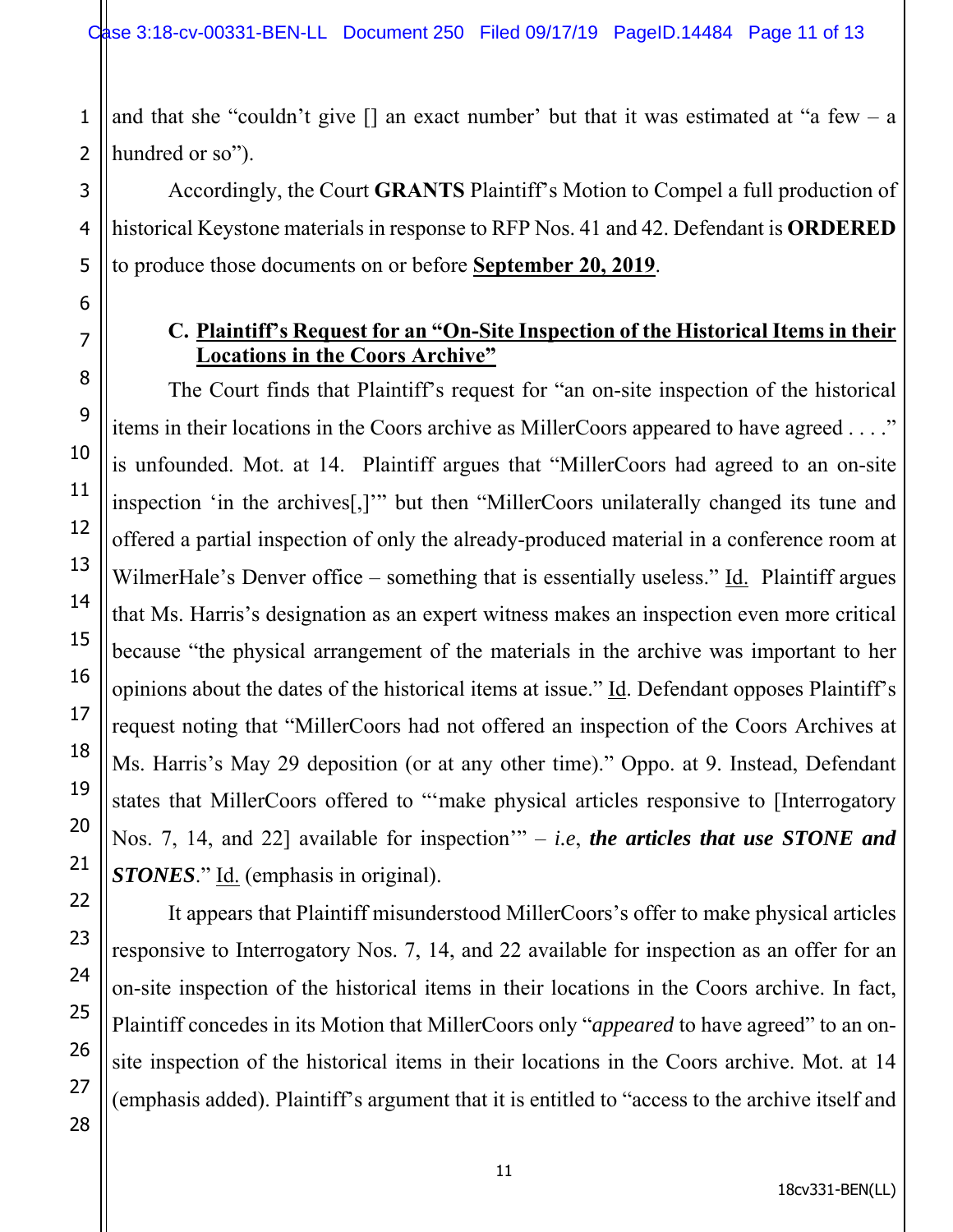1 the physical arrangement that Ms. Harris relied on" is notably void of any supporting authority. Accordingly, the Court **DENIES** Plaintiff's request for an on-site inspection of the historical items in their locations in the Coors archive.

#### **D. Plaintiff's Request for an Additional Deposition of Ms. Heidi Harris**

The Court also finds that an additional deposition of Mr. Harris is appropriate in light of Defendant's failure to provide timely and complete discovery responses to RFP Nos. 41 and 42. In light of the Court's Order requiring Defendant to make a full production of historical Keystone materials in response to RFP Nos. 41 and 42, the Court **GRANTS** Plaintiff's request for an additional deposition of Ms. Harris. Plaintiff may depose Ms. Harris via videoconference for no more than **two** hours and must limit the questions to the newly produced documents.

#### **E. Plaintiff's Request for Sanctions**

The Court **DENIES** Plaintiff's request to impose sanctions on Defendant. It is not clear from Plaintiff's briefing whether Plaintiff's request for evidentiary preclusion sanctions is an alternative to the discovery sought. For example, Plaintiff states: "*Alternatively*, the Court should sanction MillerCoors by barring it from putting into evidence its supposed historical use of Stone or Stones in Keystone advertising and marketing materials." Mot. at 15 (emphasis added). Notwithstanding this ambiguity in Plaintiff's briefing, in light of the Court's order herein, requiring Defendant to supplement its responses to RFP Nos. 41 and 42, the Court does not find evidentiary sanctions are appropriate. The Court also notes that this is the first time the instant discovery issue has been raised with the Court, and Defendant's conduct does not appear to be so egregious as to warrant the imposition of preclusionary evidence sanctions, at this time.

The Court similarly finds that the monetary sanctions sought by Plaintiff, including the cost of preparing Plaintiff's motion, the parties' meet and confer efforts, and the redeposition of Ms. Harris are not warranted here. Mot. at 18. Because the Court has granted in part Plaintiff's request, the Court declines to impose monetary sanctions on Defendant at this time.